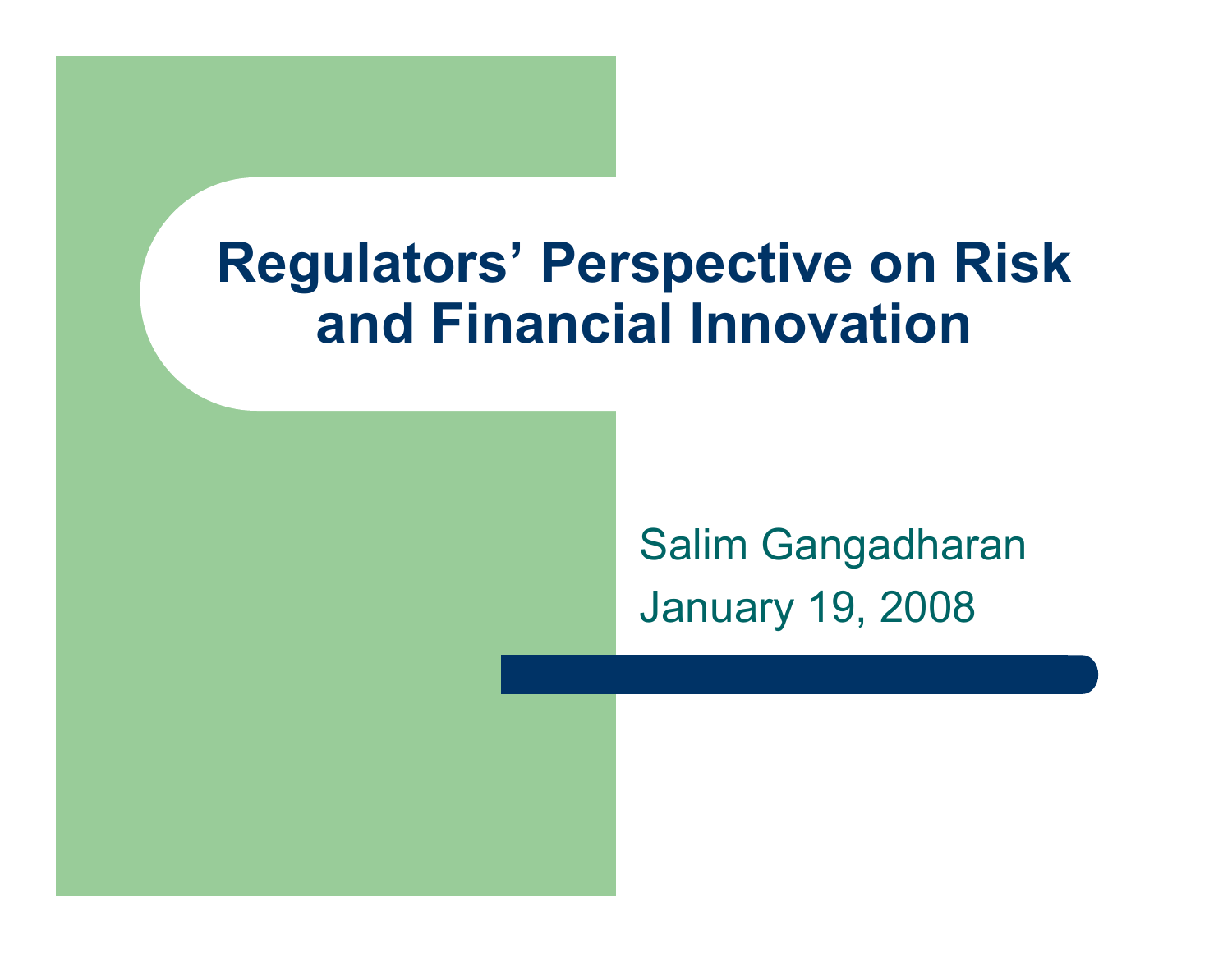#### **The Indian Scene**

- $\bullet$  The financial markets witnessed rapid growth, in terms of size, product profile, participants, infrastructure, etc
- $\bullet$ Derivatives exhibited explosive growth across the world
- $\bullet$  Turnover in options and swaps outpaced traditional OTC products
- $\bullet$  India's share in the global forex market increased from 0.4% in 2004 to 0.9% in 2007
- $\bullet$  Reserve Bank is empowered to regulate the markets in interest rate, forex and credit derivatives
- $\bullet$  Have framed comprehensive guidelines in April 2007 to ensure greater clarity on regulations
- $\bullet$  The guidelines make a clear distinction between the *users* and *market makers*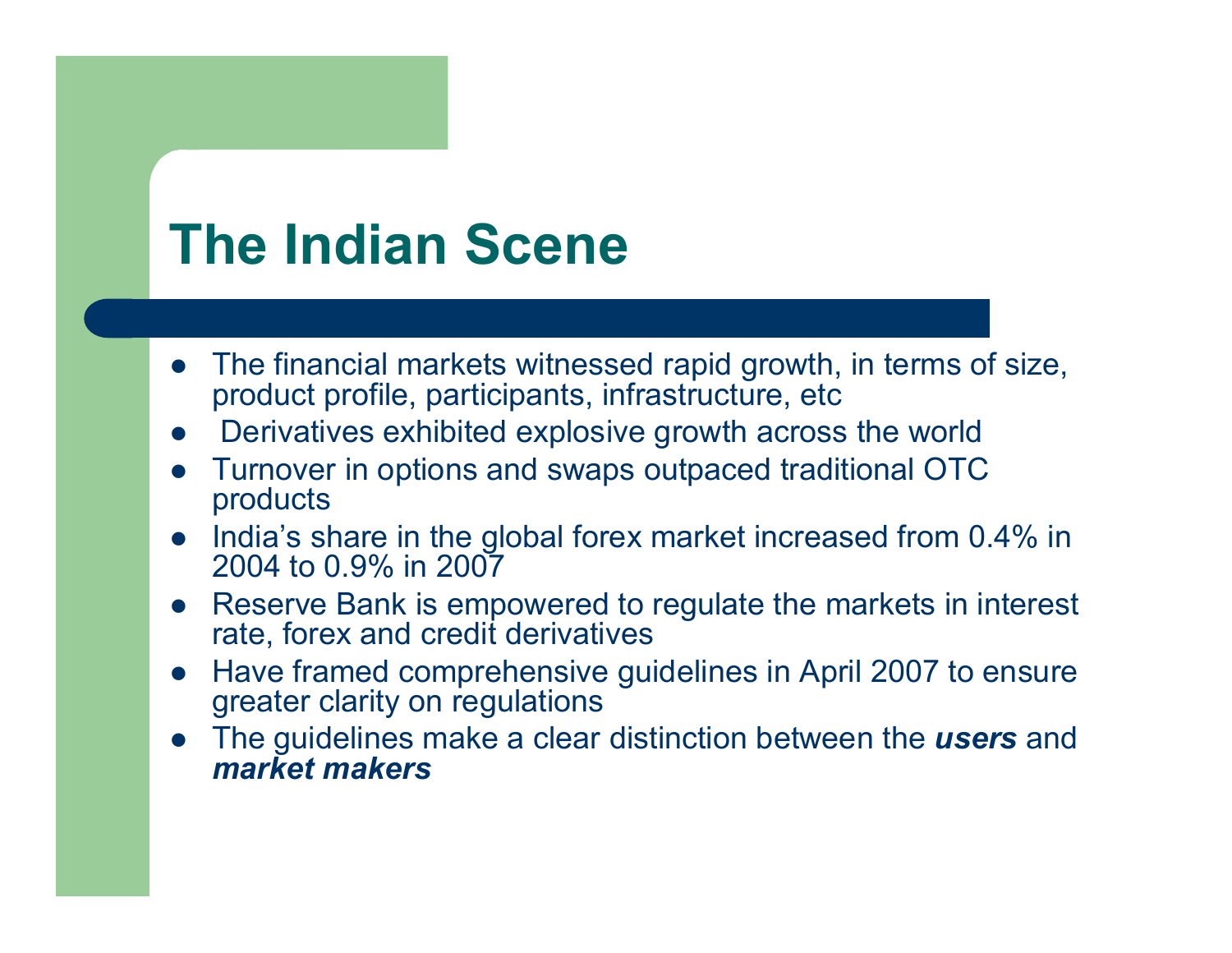#### **The Principles**

- Set out the broad principles for undertaking derivatives transactions
- Market makers should be in a position to determine the fair value of all products
- The transactions should be contracted only at the prevailing market prices
- Analyse and document all risks arising from derivatives exposures
- $\bullet$  Management of derivative activities should be integrated into the bank's overall risk management system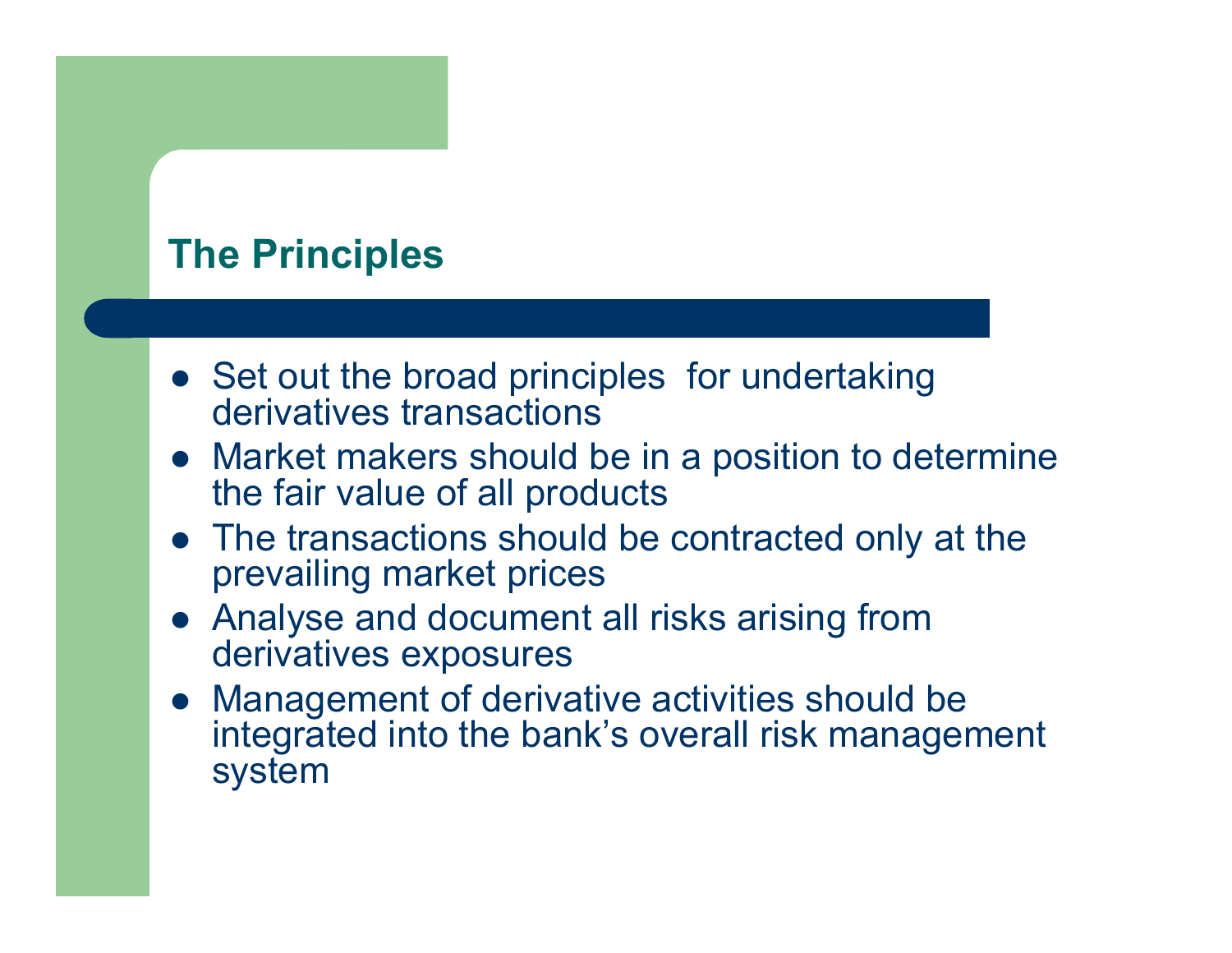#### **The Principles**

- Market makers should have 'suitability' and 'appropriateness' policies for offering derivative products
- Market-makers should offer derivative products in general, and structured products, in particular, only to those users who understand the nature of the risks inherent in these transactions
- Products being offered should be consistent with users' internal policies as well as risk appetite
- Market makers, where considered necessary, maintain margin/collateral on a mark-to-market basis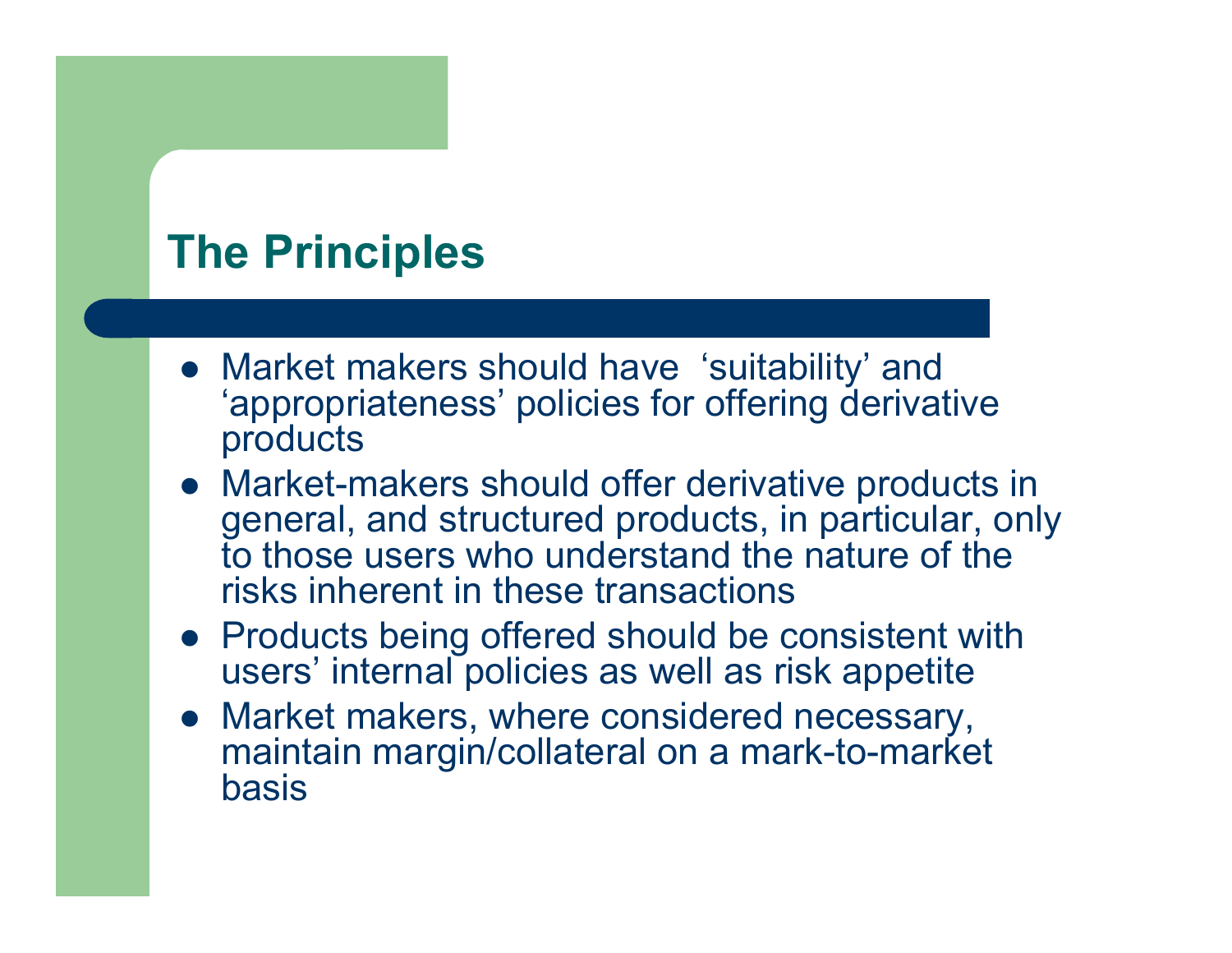# **The Issues**

- Innovation is inevitable, particularly in the financial markets
- Risk of mis-selling and under- pricing of risks
- $\bullet$  Hedging tools have been used as a revenue stream and not as a mitigant
- Use of sophisticated instruments, without understanding downside
- Have compounded the risks; the so called "zero cost" structures
- The shift from "buy and hold" to "originate- to- distribute" strategy undermined risk management systems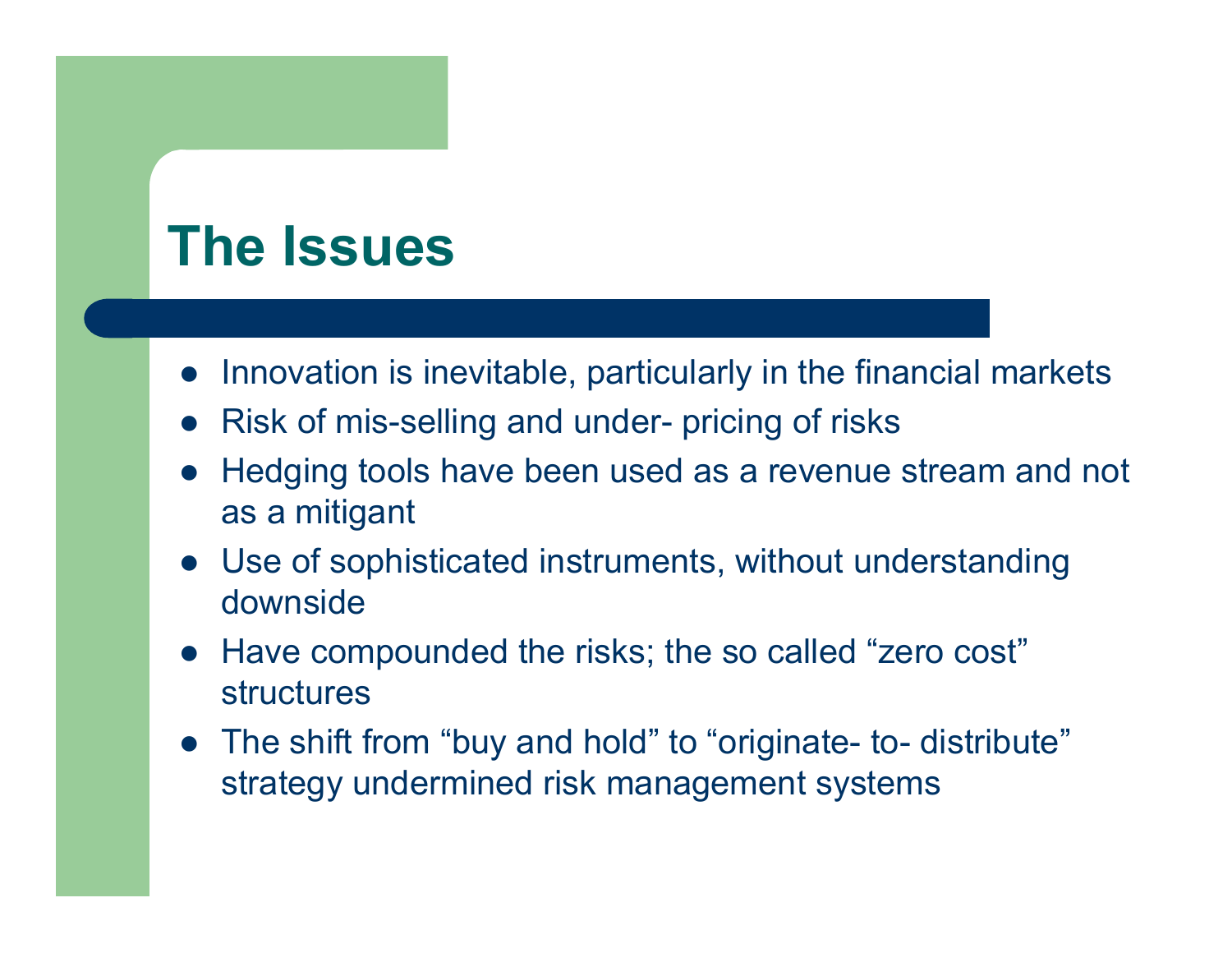# **The Issues**

- Use of external agencies in risk assessment and capital allocation
- Macroeconomic conditions leads to weak measurement and pricing of risk
- Use of conduits, to bypass regulatory rules or actions
- Lack of transparency; unable to locate and assess the potential risk of losses
- Undermining of the need for effective liquidity risk management systems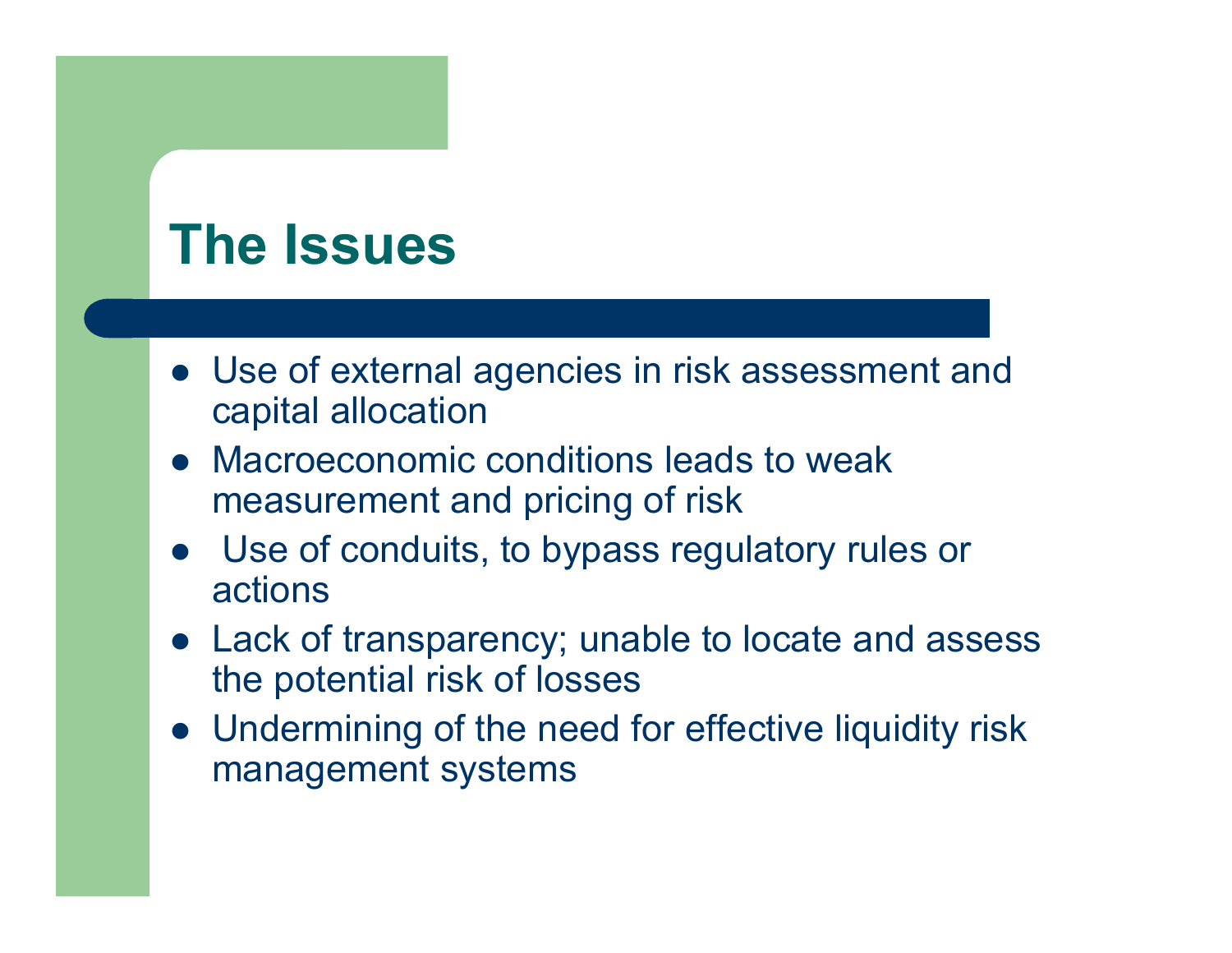## **The Issues**

- Failure to recognize the impact of "fire sale" of illiquid assets
- Fair value accounting not only fosters active risk management but also makes reported earnings and capital more sensitive to asset price volatility. The lack of traded prices compounding the problem
- The accounting standards are also equally important. AS 30 (equivalent of IAS 39) is mandated only from 2011